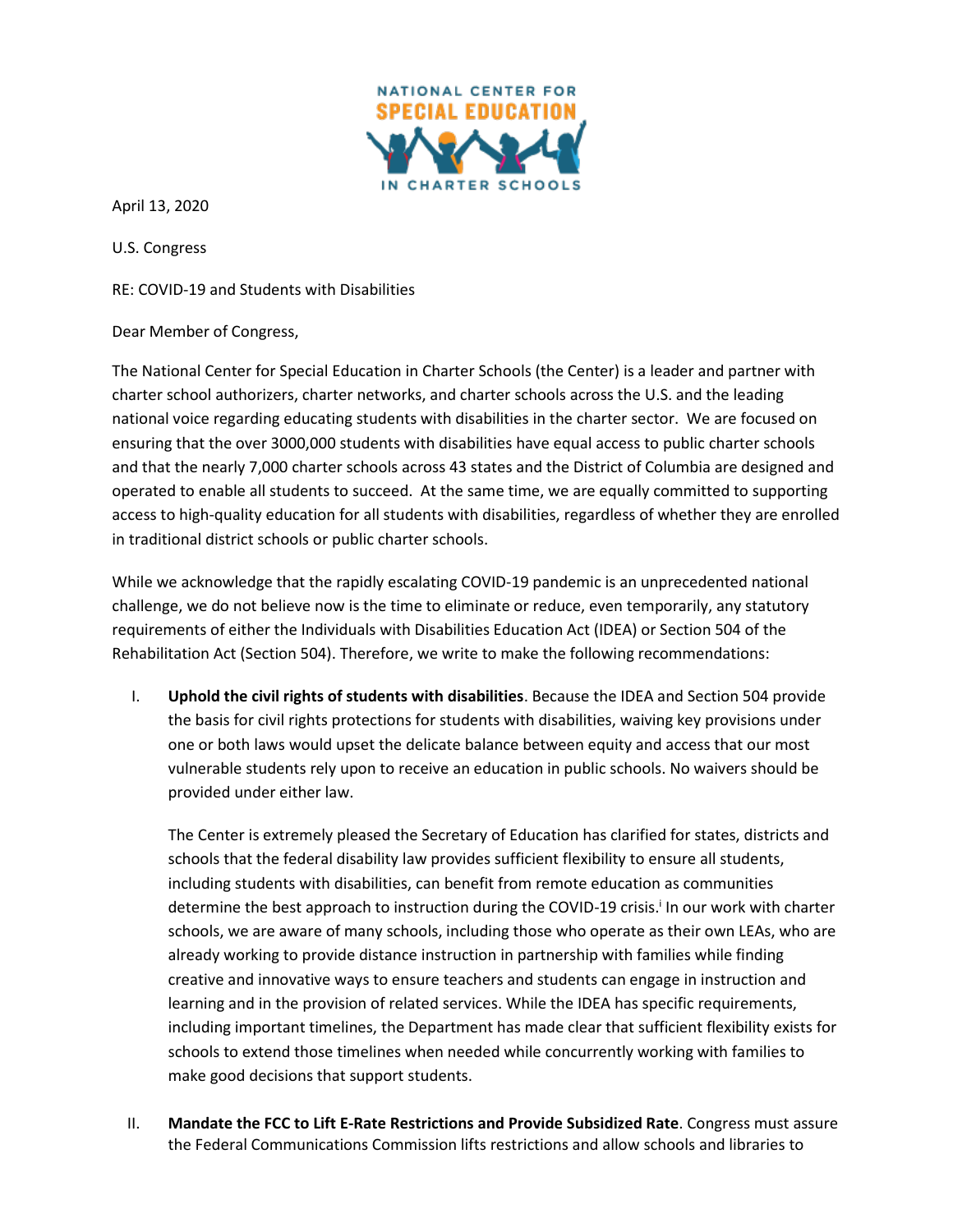purchase take-home devices or other types of home internet connections with federal funds, and to ensure access to the over 7 million households estimated to lack reliable internet access.

III. **Provide IDEA funding to states**. Specific funding is needed to help states and Local Education Agencies (LEAs) work together with school teams and parents to make decisions about providing special education services and supports to students as allowed within their unique and individual circumstances.

It takes good planning, sufficient resources and adequate technical assistance (TA) for schools and districts to pivot quickly and provide remote education so students do not experience huge learning lags. With clear guidance now in place for schools to identify paths forward, we urge Congress to expand funding to support innovative approaches to educating students with disabilities. Therefore, we recommend the following within the next COVID-19 stimulus bill:

## 1. **IDEA Part B: Invest \$11.3 Billion**

An additional investment in Part B state grants would help states develop the technology, additional personnel, and immediate technical assistance to state and local schools systems to adjust to the new, and possibly, long-term reality of providing a free and appropriate public education to students across the nation who are sheltering at home. This would include the planning for recovery and compensatory services when students are able to safely go back to school.

## 2. **IDEA Part C: Invest \$500 million; IDEA Part B Section 619: Invest \$400 million**

IDEA's early childhood programs serve over 1 million infants, toddlers and preschool children with disabilities and their families through Part C and Part B Section 619, respectively. Over the last twenty years, both programs have increased the number of children served by approximately 50% and have proven that this early intervention leads to improved outcomes. These children and their families will require extra support as they navigate important developmental milestones with their children including for 3 year old children transitioning from Part C to preschool programs.

## 3. **IDEA Part D Programs: Invest \$300 million**

IDEA's Part D focuses on preparing personnel, disseminating information, providing resources to families through parent training and information centers, and utilizing technology. This is the only program supporting educator preparation for special educators. Given the existing shortage of special educators and the new needs of students that the crisis demands, Congress must support states in developing emergency programs to train and certify educators.

It is important for us to emphasize that we will only support special education funding that is securely attached to the full provision of rights under the IDEA and other civil rights laws.

The requested funding increases are critical to help offset the enormous costs incurred by schools and districts as they make investments in technology products, services, and personnel training in their move to remote and distance education. Unfortunately, the Coronavirus Aid, Relief, and Economic Security (CARES) Act enacted on March 27 provided no dedicated funding